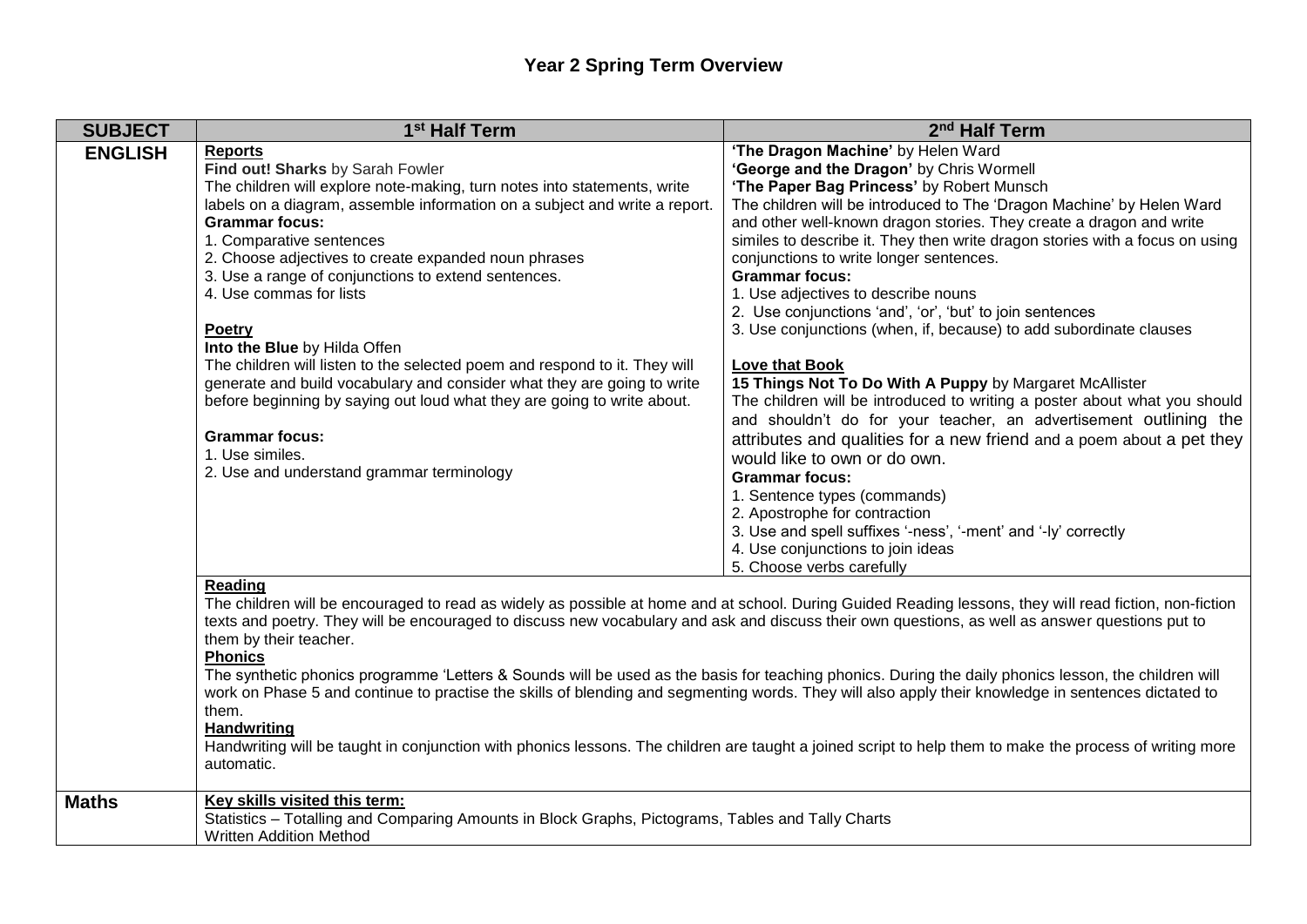## **Year 2 Spring Term Overview**

|                | Commutativity in Addition but not in Subtraction                                                                                                                                                                                                                                                |  |  |
|----------------|-------------------------------------------------------------------------------------------------------------------------------------------------------------------------------------------------------------------------------------------------------------------------------------------------|--|--|
|                | <b>Written Subtraction Method</b>                                                                                                                                                                                                                                                               |  |  |
|                | Problem Solving with Addition and Subtraction in a Range of Contexts                                                                                                                                                                                                                            |  |  |
|                | Time - Telling the Time: O'clock, Half Past, Quarter Past and Quarter To                                                                                                                                                                                                                        |  |  |
|                | Time - Estimating, Ordering and Comparing Time                                                                                                                                                                                                                                                  |  |  |
|                | Double and Halve One and Two-digit Numbers and Amounts of Money                                                                                                                                                                                                                                 |  |  |
|                | Times Tables - 2s, 5s and 10s. Patterns and Strategy (counting in 3s)                                                                                                                                                                                                                           |  |  |
|                | Multiplication - Multiples and Repeated Addition<br>Multiplication - Number of Groups, Group Size and Product Multiplication Problem Solving                                                                                                                                                    |  |  |
|                | Division - Sharing and Grouping                                                                                                                                                                                                                                                                 |  |  |
|                | Division - Sharing and Grouping Problems including Remainders                                                                                                                                                                                                                                   |  |  |
| <b>Science</b> | Good choices (Chemistry-Uses of everyday materials)                                                                                                                                                                                                                                             |  |  |
|                | The children will identify and compare the uses of a variety of everyday materials, including wood, metal, plastic, glass, brick, rock, paper and                                                                                                                                               |  |  |
|                | cardboard. They will also compare how things move on different surfaces.                                                                                                                                                                                                                        |  |  |
|                |                                                                                                                                                                                                                                                                                                 |  |  |
|                | The apprentice gardener                                                                                                                                                                                                                                                                         |  |  |
|                | The children will observe and describe how seeds and bulbs grow into mature plants. They will also find out and describe how plants need water, light                                                                                                                                           |  |  |
|                | and a suitable temperature to grow and stay healthy.                                                                                                                                                                                                                                            |  |  |
|                | Pupils will work scientifically by: observing closely, using simple equipment; asking simple questions and recognising that they can be answered in                                                                                                                                             |  |  |
|                | different ways; identifying and classifying; using their observations and ideas to suggest answers to questions; gathering and recording data to help in                                                                                                                                        |  |  |
|                | answering questions; performing simple tests.                                                                                                                                                                                                                                                   |  |  |
| <b>PSHE</b>    | Living in the wider world                                                                                                                                                                                                                                                                       |  |  |
|                | <b>Belonging to a community</b>                                                                                                                                                                                                                                                                 |  |  |
|                | Belonging to a group; roles and responsibilities; being the same and different in the community                                                                                                                                                                                                 |  |  |
|                | Media literacy and digital resilience                                                                                                                                                                                                                                                           |  |  |
|                | The Internet in everyday life; online content and information                                                                                                                                                                                                                                   |  |  |
|                |                                                                                                                                                                                                                                                                                                 |  |  |
|                | Money and work                                                                                                                                                                                                                                                                                  |  |  |
|                | What money is; needs and wants; looking after money                                                                                                                                                                                                                                             |  |  |
|                |                                                                                                                                                                                                                                                                                                 |  |  |
| <b>RE</b>      | <b>Special places</b><br><b>Easter</b>                                                                                                                                                                                                                                                          |  |  |
|                | The children will be looking at special places, explore some of the things<br>The children will explore why Easter is important to Christians.                                                                                                                                                  |  |  |
|                | Christians do in a church and what artefacts they might find in it. This unit<br>will finish with a visit to St. Katharine's Church.                                                                                                                                                            |  |  |
| Geography      | Journeys - Food                                                                                                                                                                                                                                                                                 |  |  |
|                |                                                                                                                                                                                                                                                                                                 |  |  |
|                | This unit links the everyday experience of buying and eating food within the UK with the children's growing geographical understanding of the<br>world. It will begin to show the class the connections between what we buy, where it comes from locally and how it might be able to be sourced |  |  |
|                | from the UK (and beyond).                                                                                                                                                                                                                                                                       |  |  |
|                |                                                                                                                                                                                                                                                                                                 |  |  |